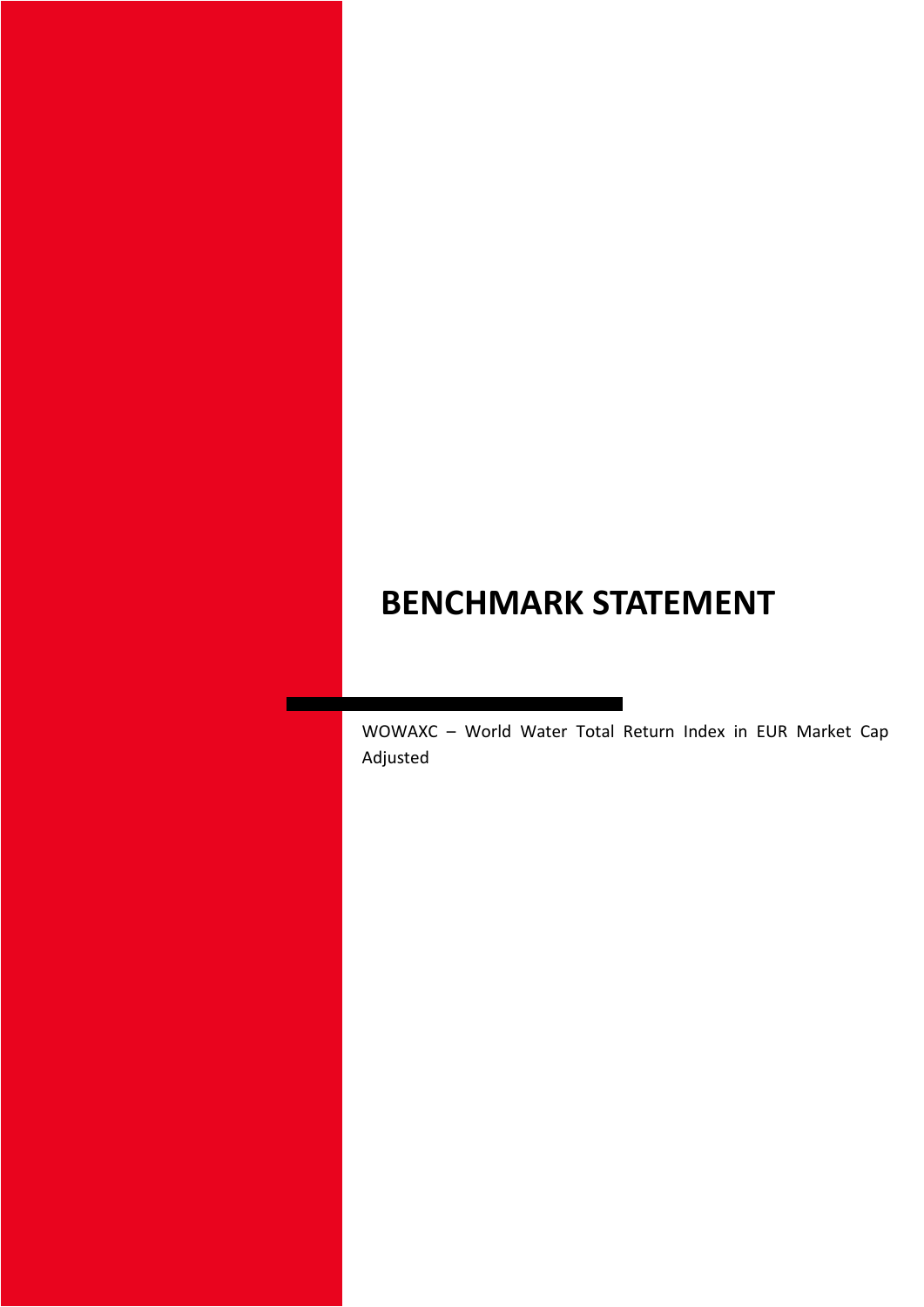# **Contents**

| $\mathbf{I}$ . |    |                                                                                          |  |  |
|----------------|----|------------------------------------------------------------------------------------------|--|--|
| Ш.             |    |                                                                                          |  |  |
|                | a. | General description of the market or the economic reality geographical boundaries of the |  |  |
|                | b. |                                                                                          |  |  |
| III.           |    |                                                                                          |  |  |
|                | a. | Circumstances in which administrator would lack sufficient input data  3                 |  |  |
|                | b. |                                                                                          |  |  |
| IV.            |    |                                                                                          |  |  |
|                | a. |                                                                                          |  |  |
|                | b. |                                                                                          |  |  |
| V.             |    |                                                                                          |  |  |
|                |    |                                                                                          |  |  |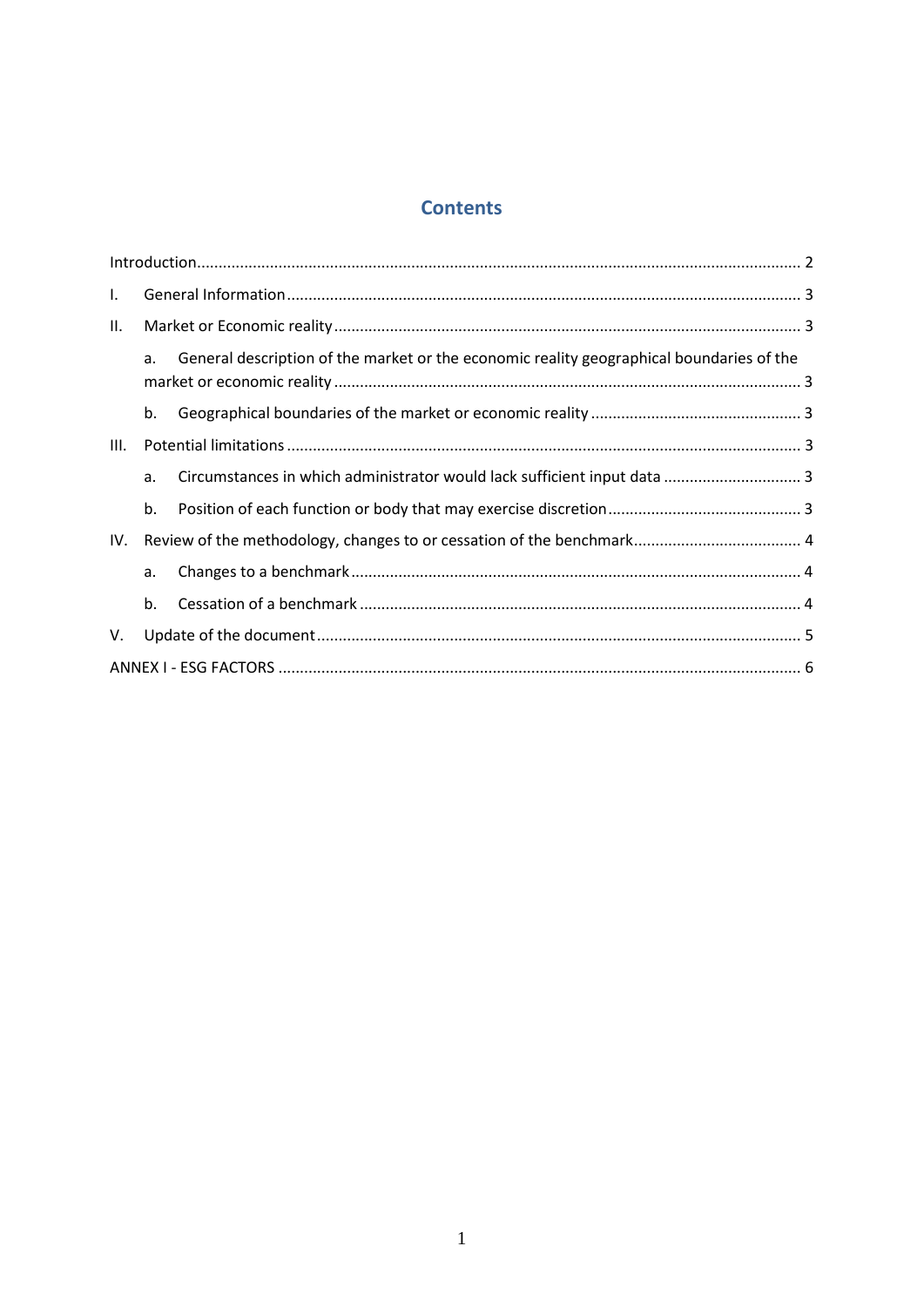Société Générale Index (SGI) is integrated in the Global Markets Cross-Asset Division of Société Générale. The SGI team is in charge of developing, structuring, maintaining and marketing rules-based SG proprietary indices linked to a wide range of assets. SGI mandate is cross-asset and worldwide. SGI provides clients with investment supports or hedging solutions by offering indices included in open architectures (either internally (Research, pricing teams and Quantitative Investment Team) or externally).

SGI platform offers:

- Flagship indices that are market access or strategy indices designed for a large and syndicated use
- Bespoke indices that are dedicated to one specific client / one specific transaction. They can be systematic or advised; derived from a flagship index or *ex nihilo*.

This document constitutes the applicable Benchmark Statement under Article 27 of Regulation (EU) 2016/1011 in respect of the benchmarks referred to herein and SOCIETE GENERALE shall be considered the "administrator" of such benchmarks (as defined in Article 3(1)(6) of the Benchmark Regulation). Terms used in this document, but not defined, shall have the meaning ascribed in the Benchmark Administration - Key Terms Document (the European Regulation on Benchmarks EU) 2016/1011, "BMR").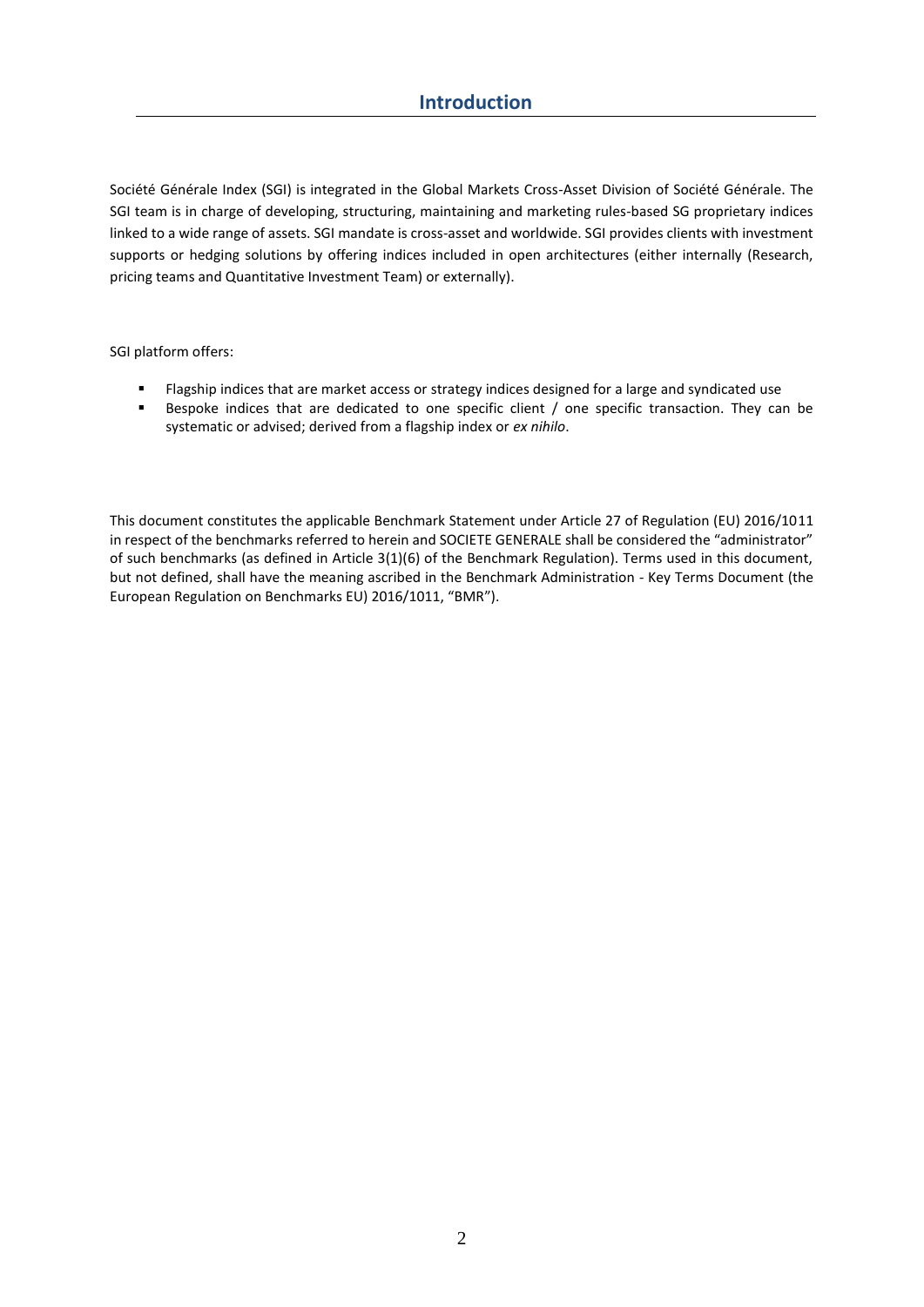# **I. General Information**

This benchmark statement was updated on 2022-02-02.

This benchmark statement relates to a specific benchmark World Water Total Return Index in EUR Market Cap Adjusted (single identifier is the Bloomberg code WOWAXC), where Société Générale Index acts as the "administrator" (as defined in Article 3(1)(6) of the BMR).

The Benchmark does not use any contributed input data (as defined in Article 3(1)(8) of the BMR).

The Benchmark is classified as a non-significant benchmark (as defined in Article 3(1)(27) of the BMR).

All benchmark methodologies are assessed prior to their implementation according to SGI governance with respect to their methodological and operational complexity and risks associated with the required data inputs.

The criteria and procedures used to determine the benchmark, including a description of the input data, the priority given to different types of input data, the minimum data needed to determine a benchmark, the use of any models or methods of extrapolation and any procedure for rebalancing the constituents of a benchmark's index are described in the Index Rules which are made available to users upon request.

In some situations, errors in the calculation of the Index levels could arise. The restatement policy of Société Générale Index governs the actions to take in such situation

# **II. Market or Economic reality**

## **a. General description of the market or the economic reality geographical boundaries of the market or economic reality**

World Water cw Total Return Index is quoted in EUR. Disseminated by the Dow Jones datafeed of the Chicago Board of Trade.

## **b. Geographical boundaries of the market or economic reality**

This benchmark may relate to one of the following regions:

Global.

# **III. Potential limitations**

#### **a. Circumstances in which administrator would lack sufficient input data**

The circumstances in which administrator would lack sufficient input data are described in the index rule or the global methodology of SGI Indices, which last version is available a[t https://sgi.sgmarkets.com,](https://sgi.sgmarkets.com/) and in which are described the different disruption or extraordinary events which could affect input data sufficiency or quality and the applicable remedies. The applicable global methodology is referenced in the relevant index rule.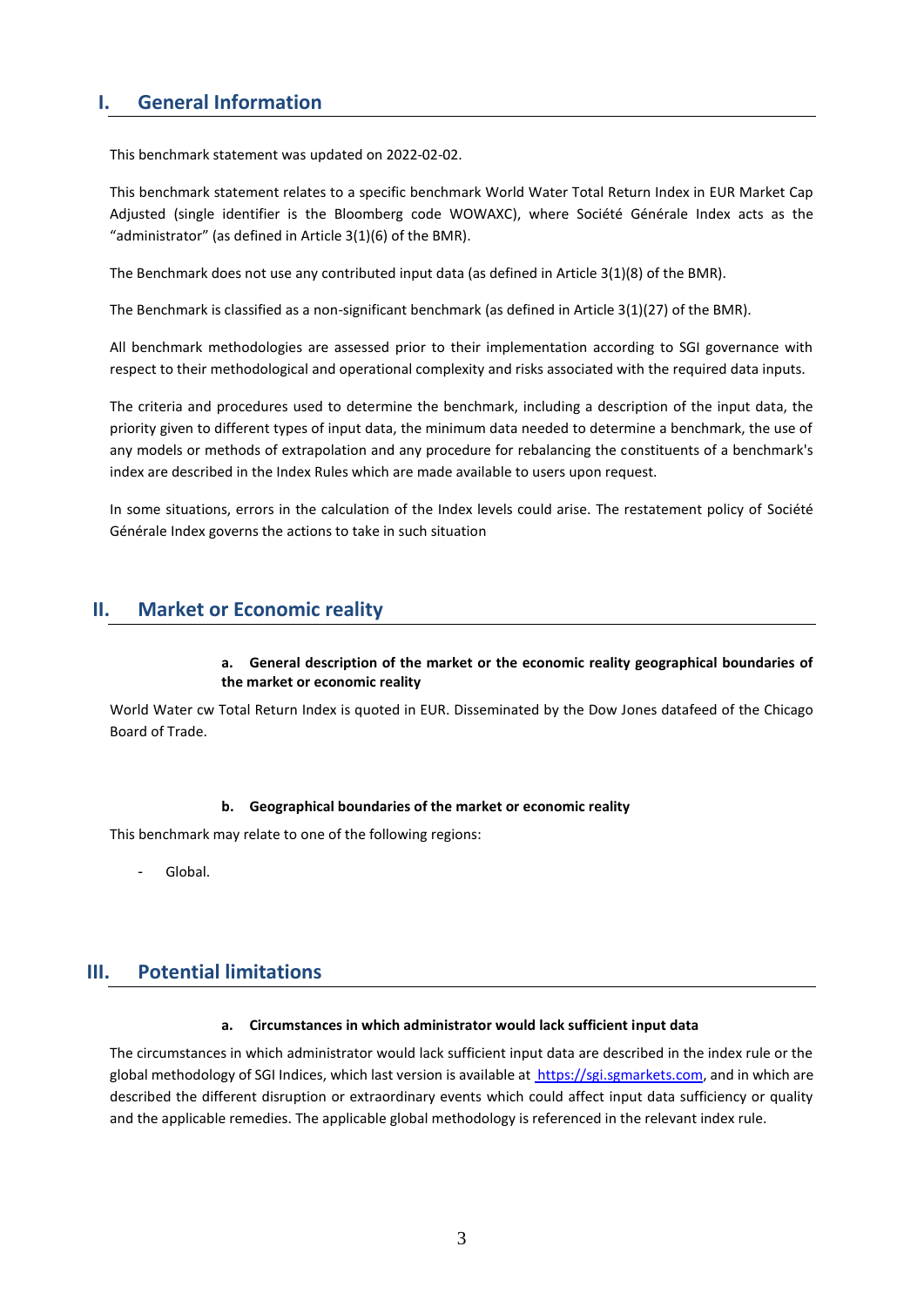## **b. Position of each function or body that may exercise discretion**

Not applicable as there is no discretionary data in this benchmark.

# **IV. Review of the methodology, changes to or cessation of the benchmark**

Our administered benchmarks are designed to be referenced in financial instruments or products that are either commercialized or licensed by Société Générale, therefore the index methodology is designed to ensure the replicability of this index. Modification of the methodology or cessation of a benchmark is described below.

## **a. Changes to a benchmark**

In some exceptional circumstances the need may arise for the administrator to modify the methodology of a benchmark. Permanent modifications are aimed solely at rectifying manifest errors or enhancing the methodology to the extent necessary to continue delivering the benchmark strategy.

Depending on the materiality of the changes, the foregoing modifications may be subject to the approval of (i) an index scientific committee or (ii) an event management committee or (iii) a quarterly review committee as applicable (and in some cases, the approval of the parties holding an interest in products linked to the relevant benchmark and/or other stakeholders), in any case as relevant and proportional to the materiality of such modifications, with the key focus on the mitigation of potential conflicts of interest. Such approvals are sought depending on the provisions specified in the index rules, or the relevant global methodology, as applicable.

Such modification may be communicated directly to the users of the benchmark and to other stakeholders. Material modifications might also be notified through SGI website, [https://sgi.sgmarkets.com.](https://sgi.sgmarkets.com/)

## **b. Cessation of a benchmark**

The cessation of a benchmark may become necessary in the case of major disruption or extraordinary events that cannot be remediated.

In such cases, the specific situation is reviewed by the administrator as well as compliance and legal teams and approved during an event management committee.

Once the termination is decided, the termination process entails at least the following:

- notification of the external providers
- notification of the users of the benchmark

The termination of the benchmark would also be notified through SGI website, [https://sgi.sgmarkets.com.](https://sgi.sgmarkets.com/)

For the avoidance of doubt, SGI may also terminate an index if such index is no longer needed or used as the underlying of a product.

Users are advised that changes to, or the cessation of, the benchmark may have an impact upon the financial contracts and financial instruments that reference the benchmark or the measurement of the performance of investment funds.

# **V. Update of the document**

This document may be updated when necessary and notably in the following case: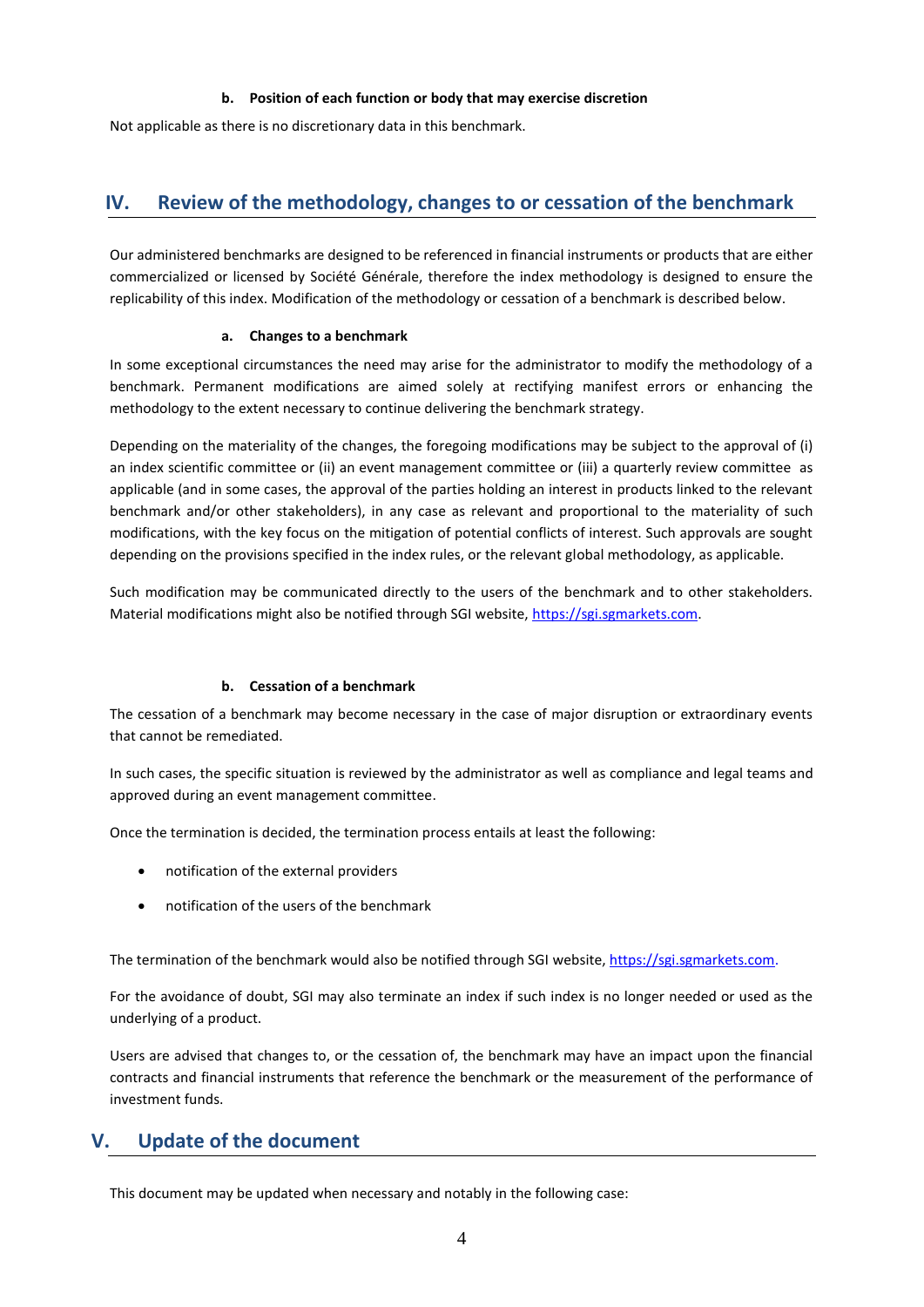a) in case the benchmark is no longer reliable to accurately measure the underlying market or economic reality;

b) in case of a change in the type of the benchmark;

c) in case of a significant change in the benchmark or in the methodology of its calculation;

d) when fair and easy access to information is impaired as a consequence of a change in the information incorporated in the benchmark statement by reference.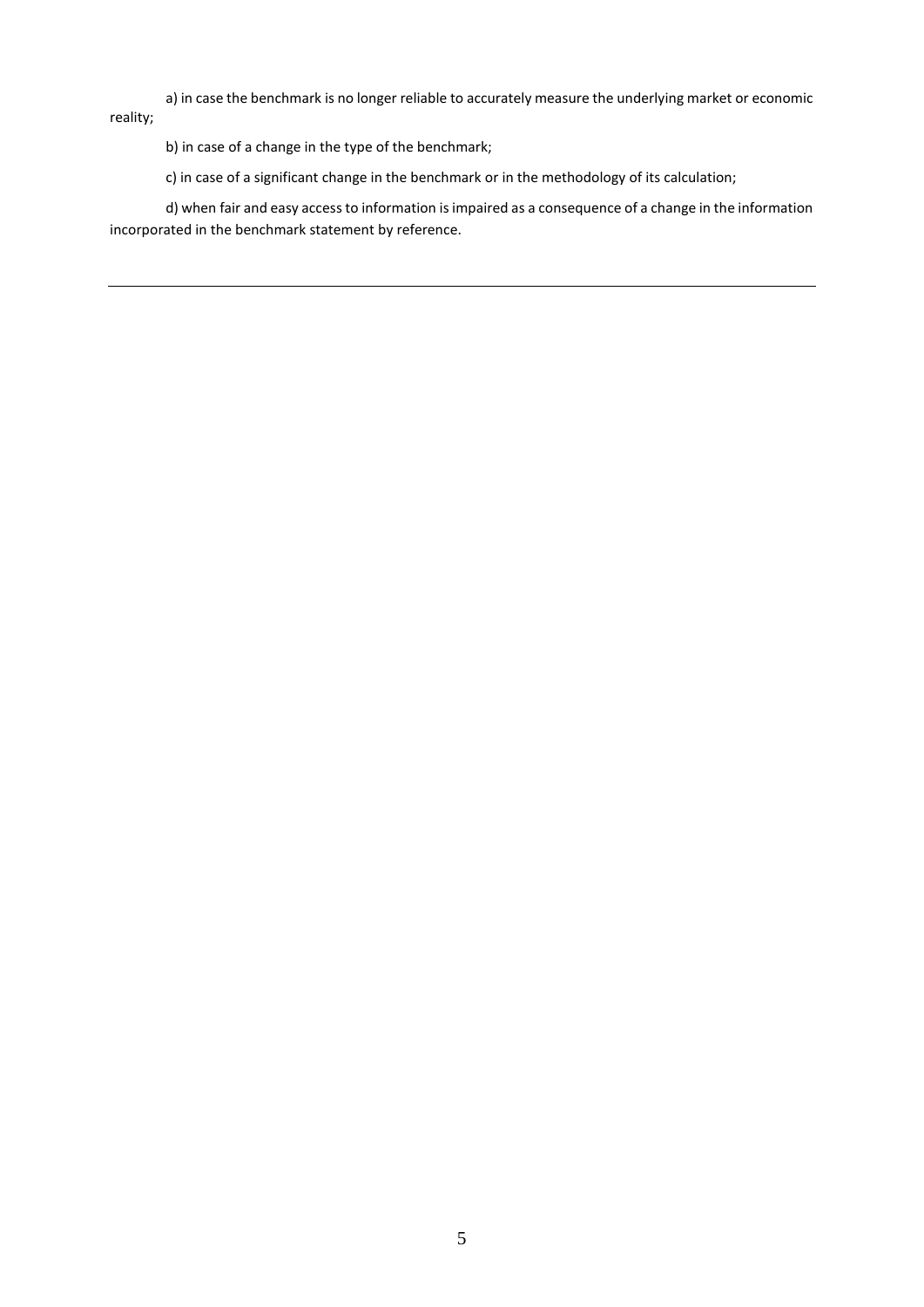# **ANNEX I - ESG FACTORS**

| <b>Item 1.</b> Name of the benchmark administrator.                                                                                                                                                                                             | Societe Generale Index                                                                                                                                                                                                                                                                                 |  |  |  |
|-------------------------------------------------------------------------------------------------------------------------------------------------------------------------------------------------------------------------------------------------|--------------------------------------------------------------------------------------------------------------------------------------------------------------------------------------------------------------------------------------------------------------------------------------------------------|--|--|--|
| Item 2. Type of benchmark or family of benchmarks.                                                                                                                                                                                              | Equity                                                                                                                                                                                                                                                                                                 |  |  |  |
| Item 3. Name of the benchmark or family of<br>benchmarks.                                                                                                                                                                                       | World Water Total Return Index in EUR Market Cap<br>Adjusted                                                                                                                                                                                                                                           |  |  |  |
| Item 4. Are there in the portfolio of the benchmark<br>administrator any EU Climate Transition Benchmarks,<br>EU Paris-aligned Benchmarks, benchmarks that pursue<br>ESG objectives or benchmarks that take into account<br><b>ESG factors?</b> | $\boxtimes$ Yes $\Box$ No                                                                                                                                                                                                                                                                              |  |  |  |
| Item 5. Does the benchmark or family of benchmarks<br>pursue ESG objectives?                                                                                                                                                                    | $\boxtimes$ Yes $\Box$ No                                                                                                                                                                                                                                                                              |  |  |  |
| Item 6. Where the response to Item 5 is positive, provide below the details (score) in relation to the ESG factors<br>listed in Annex II for each family of benchmarks at aggregated level.                                                     |                                                                                                                                                                                                                                                                                                        |  |  |  |
| a) List of combined ESG factors:                                                                                                                                                                                                                | no family of benchmarks                                                                                                                                                                                                                                                                                |  |  |  |
| b) List of environmental factors:                                                                                                                                                                                                               | no family of benchmarks                                                                                                                                                                                                                                                                                |  |  |  |
| c) List of social factors:                                                                                                                                                                                                                      | no family of benchmarks                                                                                                                                                                                                                                                                                |  |  |  |
| d) List of governance factors:                                                                                                                                                                                                                  | no family of benchmarks                                                                                                                                                                                                                                                                                |  |  |  |
| Item 7. Where the response to Item 5 is positive, provide below the details (score) for each benchmark, in<br>relation to the ESG factors listed in Annex II, depending on the relevant underlying asset concerned.                             |                                                                                                                                                                                                                                                                                                        |  |  |  |
| a) List of combined ESG factors:                                                                                                                                                                                                                |                                                                                                                                                                                                                                                                                                        |  |  |  |
| b) List of environmental factors:                                                                                                                                                                                                               | Selection of companies that have their highest<br>revenue share (more than 40%) in one or several of<br>the following three investment clusters: Water<br>Infrastructure, Water Treatment, and Water Utilities<br>Exclusion of companies which are in breach of the UN<br><b>Global Compact</b>        |  |  |  |
| c) List of social factors:                                                                                                                                                                                                                      | Exclusion of companies involved in the<br>manufacturing, sale, storage or maintenance of<br>cluster munitions and anti-personal mines and<br>maintained by the General Secretariat Department of<br>Société Générale)<br>Exclusion of companies which are in breach of the UN<br><b>Global Compact</b> |  |  |  |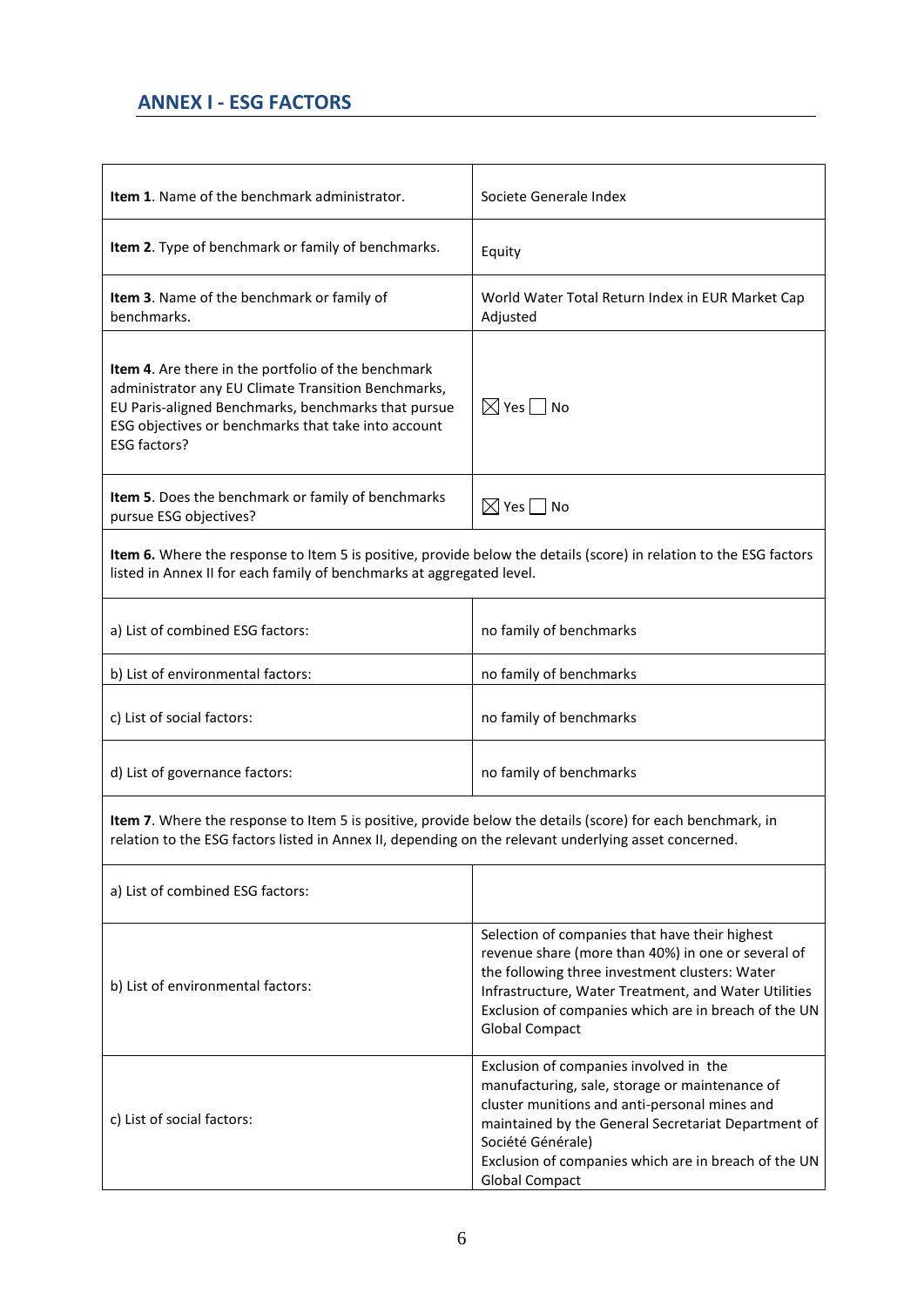| d) List of governance factors:                                                                                                                                                                                                                      | <b>Global Compact</b>                                      | Exclusion of companies which are in breach of the UN |  |  |  |
|-----------------------------------------------------------------------------------------------------------------------------------------------------------------------------------------------------------------------------------------------------|------------------------------------------------------------|------------------------------------------------------|--|--|--|
| Hyperlink to the information on ESG factors for each<br>benchmark:                                                                                                                                                                                  | n/a                                                        |                                                      |  |  |  |
| Item 8. Data and standards used                                                                                                                                                                                                                     |                                                            |                                                      |  |  |  |
| a) Description of data sources used to provide<br>information on the ESG factors in the benchmark<br>statement.                                                                                                                                     | (i) Sourced externally<br>(ii) RobecoSAM<br>Sustainalytics |                                                      |  |  |  |
| b) Reference standards.                                                                                                                                                                                                                             | <b>UN Global Compact</b>                                   |                                                      |  |  |  |
| <b>SECTION 2 - ADDITIONAL DISCLOSURE REQUIREMENTS FOR EU CLIMATE TRANSITION</b><br><b>AND EU PARIS-ALIGNED BENCHMARKS</b>                                                                                                                           |                                                            |                                                      |  |  |  |
| Item 9. Where a benchmark is labelled as 'EU Climate Transition Benchmark' or 'EU Paris-aligned Benchmark',<br>benchmark administrators shall also disclose the following information:                                                              |                                                            |                                                      |  |  |  |
| forward-looking year-on-year<br>a)<br>decarbonisation trajectory;                                                                                                                                                                                   |                                                            | Not Applicable                                       |  |  |  |
| degree to which the IPCC decarbonisation trajectory (1,5°C with<br>b)<br>no or limited overshoot) has been achieved on average per year<br>since creation;                                                                                          |                                                            | Not Applicable                                       |  |  |  |
| overlap between those benchmarks and their investable<br>c)<br>universe, as defined in Article 1, point (e), of Commission<br>Delegated Regulation (EU) 2020/1818 using the active share at<br>asset level                                          |                                                            | Not Applicable                                       |  |  |  |
| <b>SECTION 3 - DISCLOSURE OF THE ALIGNMENT WITH THE OBJECTIVES OF THE PARIS</b><br><b>AGREEMENT</b>                                                                                                                                                 |                                                            |                                                      |  |  |  |
| Item 10. By the date of application of this Regulation, for significant equity and bond benchmarks, EU Climate<br>Transition Benchmarks and EU Paris-aligned Benchmarks, benchmark administrators shall also disclose the<br>following information. |                                                            |                                                      |  |  |  |
| By 31 December 2021, benchmark administrators shall, for each benchmark or, where applicable, each family of<br>benchmarks, disclose the following information:                                                                                     |                                                            |                                                      |  |  |  |
| Does the benchmark align with the target of reducing carbon<br>a)<br>emissions or the attainment of the objectives of the Paris<br>Agreement;                                                                                                       |                                                            | $\square$ Yes $\square$ No                           |  |  |  |
| b) the temperature scenario, in accordance with international<br>standards, used for the alignment with the target of reducing<br>GHG emissions or attaining of the objectives of the Paris<br>Agreement;                                           |                                                            | Not Applicable                                       |  |  |  |
| c) the name of the provider of the temperature scenario used for<br>the alignment with the target of reducing GHG emissions or the<br>attainment of the objectives of the<br>Paris Agreement;                                                       |                                                            | Not Applicable                                       |  |  |  |
| d) the methodology used for the measurement of the alignment<br>with the temperature scenario;                                                                                                                                                      |                                                            | Not Applicable                                       |  |  |  |
| the hyperlink to the website of the temperature scenario used.<br>e)                                                                                                                                                                                |                                                            | Not Applicable                                       |  |  |  |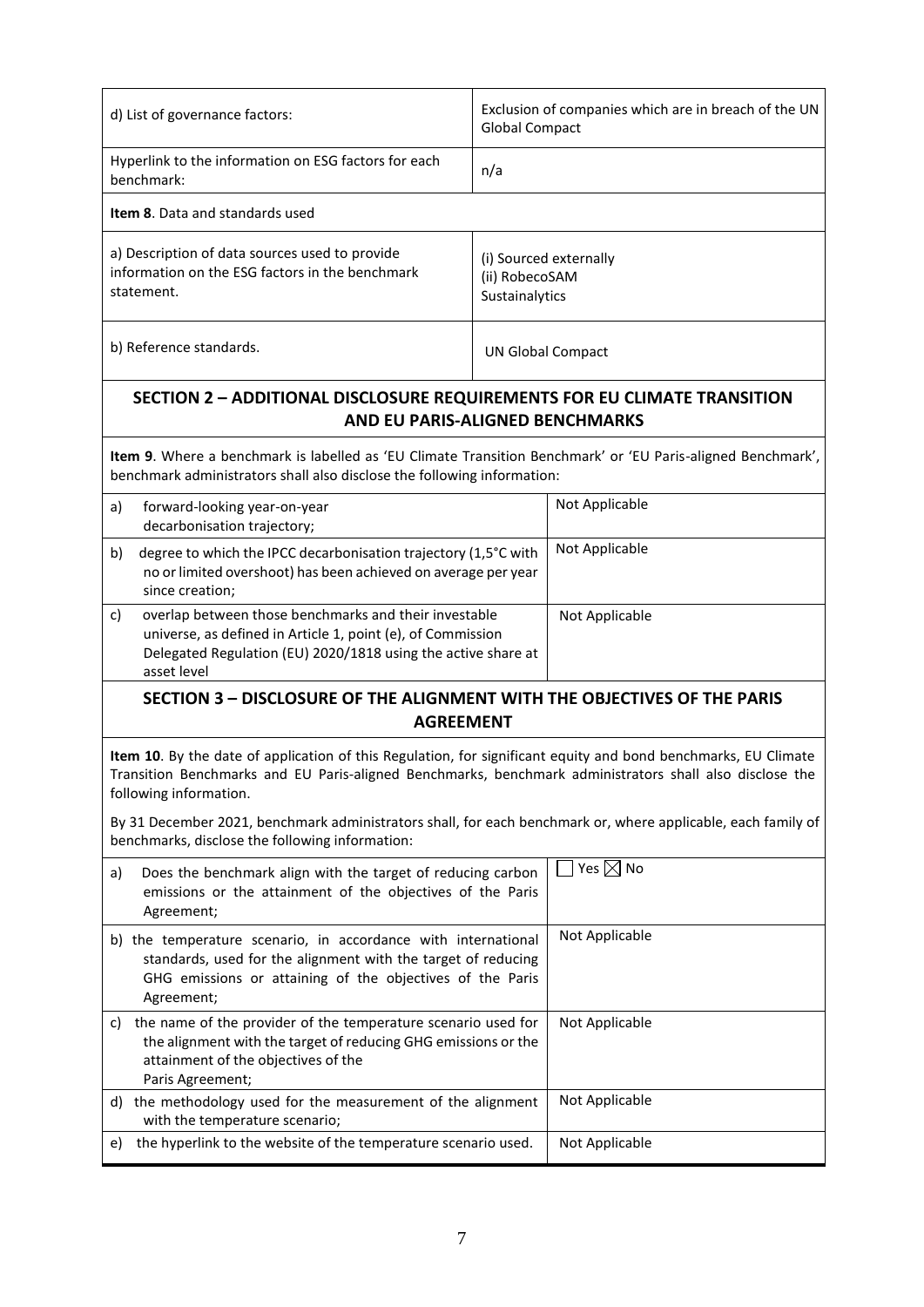| <b>DISCLOSURES</b>                                                                                                                                                                                                                                                                                                                                                                                | <b>KPI</b>                                     | % index |  |  |  |
|---------------------------------------------------------------------------------------------------------------------------------------------------------------------------------------------------------------------------------------------------------------------------------------------------------------------------------------------------------------------------------------------------|------------------------------------------------|---------|--|--|--|
|                                                                                                                                                                                                                                                                                                                                                                                                   |                                                | covered |  |  |  |
| <b>Combined ESG factors</b>                                                                                                                                                                                                                                                                                                                                                                       |                                                |         |  |  |  |
| Weighted average ESG rating of the benchmark.                                                                                                                                                                                                                                                                                                                                                     | 22.64                                          | 90.3%   |  |  |  |
| Measure the extent to which enterprise value is at risk driven by ESG factors. The<br>score is measured on an open-ended scale starting at 0 (no risk) and, for 95% of the<br>cases, a maximum score below 50.                                                                                                                                                                                    |                                                |         |  |  |  |
| Overall ESG rating of top ten benchmark constituents by weighting in<br>the benchmark.                                                                                                                                                                                                                                                                                                            | 20.74                                          | 100 %   |  |  |  |
| <b>Environmental</b>                                                                                                                                                                                                                                                                                                                                                                              |                                                |         |  |  |  |
| Weighted average environmental rating of the benchmark.                                                                                                                                                                                                                                                                                                                                           | 8.41                                           | 75.9%   |  |  |  |
| Measure the extent to which enterprise value is at risk driven by environmental<br>factors. The score is measured on an open-ended scale starting at 0 (no risk) and, for<br>95% of the cases, a maximum score below 50.                                                                                                                                                                          |                                                |         |  |  |  |
| Exposure of the benchmark portfolio to renewable energy as<br>measured by capital expenditures (CapEx) in those activities (as a<br>share of total CapEx by energy companies included in the portfolio).<br>This indicator measures companies' revenues related to the generation of renewable<br>energy or the manufacture of products and services that support renewable energy<br>generation. | 0.0%                                           | 100.0%  |  |  |  |
| Exposure of the benchmark portfolio to climate-related physical<br>risks, measuring the effects of extreme weather events on<br>companies' operations and production or on the different stages of<br>the supply chain.                                                                                                                                                                           | Not available                                  |         |  |  |  |
| Degree of exposure of the portfolio to the sectors listed in Sections A<br>to H and Section L of Annex I to Regulation (EC) No 1893/2006 of the<br>European Parliament and of the Council as a percentage of the total<br>weight in the portfolio.                                                                                                                                                | Not available                                  |         |  |  |  |
| Greenhouse gas (GHG) intensity of the benchmark.<br>Our indicator is computed as the ratio of Absolute emissions to revenues. Absolute<br>emissions consider multiple greenhouse gases expressed in terms of tons of CO2 /<br>revenues (computed in millions of US\$)                                                                                                                             | 217.68 tons of CO2 per<br>million USD revenues | 100.0%  |  |  |  |
| Percentage of GHG emissions reported versus estimated.                                                                                                                                                                                                                                                                                                                                            | Reported: 84.44 %                              | 100.0%  |  |  |  |
|                                                                                                                                                                                                                                                                                                                                                                                                   | Estimated: 15.56 %                             | 100.0%  |  |  |  |
| Exposure of the benchmark portfolio to companies the activities of<br>which fall under Divisions 05 to 09, 19 and 20 of Annex I to Regulation<br>(EC) No 1893/2006.<br>Our kpi does not cover the whole disclosure but only the involvement of the benchmark<br>in activities of Extraction, Generation and Production Support of Carbon- Fossil Fuel,<br>Thermal Coal and Oil & Gas              | 11.06%                                         | 100.0%  |  |  |  |
| Exposure of the benchmark portfolio to activities included in the<br>environmental goods and services sector, as defined in Article 2,<br>point (5) of Regulation (EU) No 691/2011 of the European Parliament<br>and of the Council.                                                                                                                                                              | 0.01%                                          | 100.0%  |  |  |  |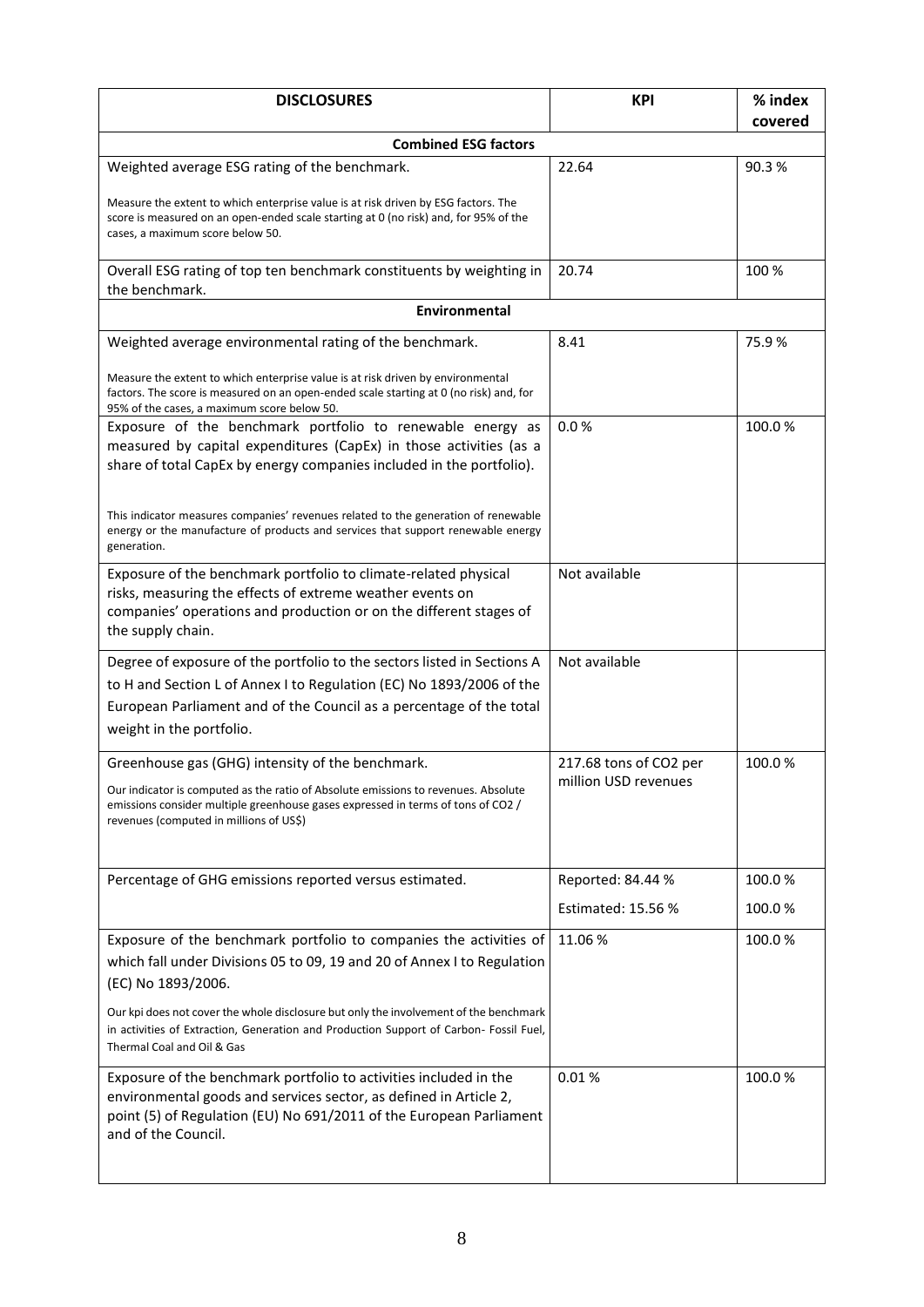| Our kpi does not cover the whole disclosure but only the percentage of revenues of<br>the benchmark which relies on Pollution Prevention & Reduction Materials,<br>Technologies, Services, Treatment or Remediation Services                                                                                                                                                                                                                                                                                             |                                                                                                                                                                                                                                                                                                        |        |  |  |
|--------------------------------------------------------------------------------------------------------------------------------------------------------------------------------------------------------------------------------------------------------------------------------------------------------------------------------------------------------------------------------------------------------------------------------------------------------------------------------------------------------------------------|--------------------------------------------------------------------------------------------------------------------------------------------------------------------------------------------------------------------------------------------------------------------------------------------------------|--------|--|--|
| <b>Social</b>                                                                                                                                                                                                                                                                                                                                                                                                                                                                                                            |                                                                                                                                                                                                                                                                                                        |        |  |  |
| Weighted average social rating of the benchmark.                                                                                                                                                                                                                                                                                                                                                                                                                                                                         | 7.16                                                                                                                                                                                                                                                                                                   | 75.9%  |  |  |
| Measure the extent to which enterprise value is at risk driven by social factors. The<br>score is measured on an open-ended scale starting at 0 (no risk) and, for 95% of the<br>cases, a maximum score below 50.                                                                                                                                                                                                                                                                                                        |                                                                                                                                                                                                                                                                                                        |        |  |  |
| International treaties and conventions, United Nations principles or,<br>where applicable, national law used in order to determine what<br>constitutes a 'controversial weapon'.                                                                                                                                                                                                                                                                                                                                         | The Arms Trade Treaty and all<br>international conventions on weapons<br>considered to be controversial.<br>The following types of weapons are<br>covered: Anti-Personnel Mines, Biological<br>and Chemical Weapons, Cluster<br>Weapons, Nuclear Weapons, Depleted<br>Uranium and White Phosphorus are |        |  |  |
|                                                                                                                                                                                                                                                                                                                                                                                                                                                                                                                          | covered.                                                                                                                                                                                                                                                                                               |        |  |  |
| Weighted average percentage of benchmark constituents in the<br>controversial weapons sector.<br>Our kpi represents the percentage of the benchmark which has not ratified any of the<br>conventions.                                                                                                                                                                                                                                                                                                                    | 0.0%                                                                                                                                                                                                                                                                                                   | 100.0% |  |  |
| Weighted average percentage of benchmark constituents in the<br>tobacco sector.                                                                                                                                                                                                                                                                                                                                                                                                                                          | 0.0%                                                                                                                                                                                                                                                                                                   | 100.0% |  |  |
| Number of benchmark constituents subject to social violations<br>(absolute number and relative divided by all benchmark<br>constituents), as referred to in international treaties and<br>conventions, United Nations principles and, where applicable,<br>national law.<br>These social violations include: Access to Basic Services, Data Privacy and Security,<br>Marketing Practices, Sanctions, Labour Relations, Occupational Health & Safety, Social<br>Impact of Products, Weapons Involvement and Human Rights. | Absolute: 0<br>Relative : $0.0\%$                                                                                                                                                                                                                                                                      | 100.0% |  |  |
| Exposure of the benchmark portfolio to companies without due $\vert$ 59.32 %<br>diligence policies on issues addressed by the fundamental<br>International Labor Organisation Conventions 1 to 8.<br>Our kpi does not cover the whole International Labor conventions 1 to 8 but only<br>aggregates the company's policy to eliminate discrimination and ensure equal<br>opportunity, the company's freedom of association and collective bargaining policy and<br>if the company has supply chain/contractors policies  |                                                                                                                                                                                                                                                                                                        | 24.9%  |  |  |
| Weighted average gender pay gap.                                                                                                                                                                                                                                                                                                                                                                                                                                                                                         | Not available                                                                                                                                                                                                                                                                                          |        |  |  |
| Weighted average ratio of female to male board members.                                                                                                                                                                                                                                                                                                                                                                                                                                                                  | 0.3                                                                                                                                                                                                                                                                                                    | 85.2%  |  |  |
| Weighted average ratio of accidents, injuries, fatalities.                                                                                                                                                                                                                                                                                                                                                                                                                                                               | Not available                                                                                                                                                                                                                                                                                          |        |  |  |
| Numbers of convictions and amount of fines for violations of anti-<br>corruption and antibribery laws.                                                                                                                                                                                                                                                                                                                                                                                                                   | Not available                                                                                                                                                                                                                                                                                          |        |  |  |
| Governance                                                                                                                                                                                                                                                                                                                                                                                                                                                                                                               |                                                                                                                                                                                                                                                                                                        |        |  |  |
| Weighted average governance rating of the benchmark.                                                                                                                                                                                                                                                                                                                                                                                                                                                                     | 5.97                                                                                                                                                                                                                                                                                                   | 75.9%  |  |  |
| Measure the extent to which enterprise value is at risk driven by governance factors.<br>The score is measured on an open-ended scale starting at 0 (no risk) and, for 95% of<br>the cases, a maximum score below 50.                                                                                                                                                                                                                                                                                                    |                                                                                                                                                                                                                                                                                                        |        |  |  |